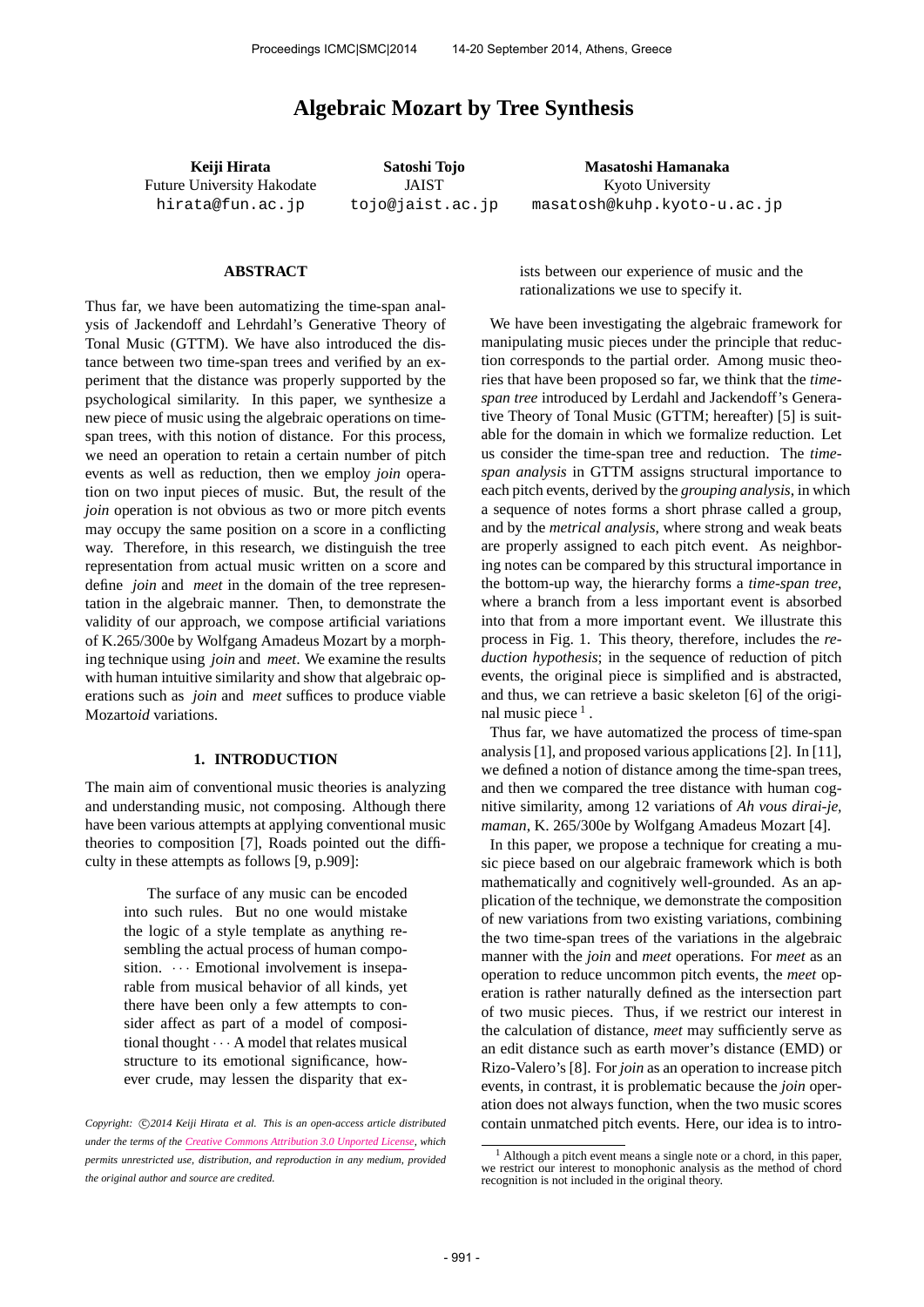

**Figure 1**. Reduction hierarchy of chorale 'O Haupt voll Blut und Wunden' in St. Matthew's Passion by J. S. Bach [5, p.115]

duce an algebraic domain in which a virtual representation of a *join*-ed time-span tree is allowed.

This paper is organized as follows. In Section 2, we provide basic algebraic operations for time-span trees, and the notion of distance, as a background theory. In Section 3, we propose a new notion of abstract *join* by which we would represent a virtual tree, and clarify the morphing algorithm in Section 4. Next in Section 5, we actually show new variations generated by our method, and evaluate the pieces from a human psychological viewpoint. Finally, in Section 6, we mention the limitations of our method, and discuss the possibility of further development.

## **2.** *JOIN* **REVISITED AS A SYNTHESIS OPERATION**

To provide a prerequisite for the following sections, we explain our approach, excerpting necessary definitions and properties from our previous works [4, 11].

### **2.1 Subsumption,** *join***, and** *meet*

Hereafter, we identify the reduction in trees with the subsumption relation, which is the most fundamental relation in knowledge representation. Let  $\sigma_1$  and  $\sigma_2$  be tree strucand B, respectively.

tures.  $\sigma_2$  subsumes  $\sigma_1$ , that is,  $\sigma_1 \sqsubseteq \sigma_2$  if and only if for any branch in  $\sigma_1$  there is a corresponding branch in  $\sigma_2$ . Let  $\sigma_A$  and  $\sigma_B$  be tree structures for two music pieces A

- *join* If we can fix the least upper bound of  $\sigma_A$  and  $\sigma_B$ , that is, the least y such that  $\sigma_A \subseteq y$  and  $\sigma_B \subseteq y$ is unique, we call such y the *join* of  $\sigma_A$  and  $\sigma_B$ , denoted as  $\sigma_A \sqcup \sigma_B$ .
- *meet* If we can fix the greatest lower bound of  $\sigma_A$  and  $\sigma_B$ , that is, the greatest x such that  $x \sqsubseteq \sigma_A$  and  $x \sqsubseteq \sigma_B$ is unique, we call such x the *meet* of  $\sigma_A$  and  $\sigma_B$ , denoted as  $\sigma_A \sqcap \sigma_B$ .

We can define  $\sigma_A \sqcup \sigma_B$  and  $\sigma_A \sqcap \sigma_B$  by recursive functions. Thus, the partially ordered set of time-span trees becomes a *lattice*, where  $\sigma_A \sqcup x = \sigma_A$  and  $\sigma_A \sqcap x = x$  if  $x \subseteq \sigma_A$ . Moreover, if  $\sigma_A \subseteq \sigma_B$ ,  $x \sqcup \sigma_A \subseteq x \sqcup \sigma_B$  and  $x \sqcap \sigma_A \sqsubseteq x \sqcap \sigma_B$  for any x.

#### **2.2 Maximal Time-Span and Reduction Distance**

The *head* pitch event of a tree is the most salient event in the tree; i.e., the saliency is extended to the whole tree. As the situation is the same in each subtree, we consider that each pitch event has its maximal length of saliency, called *maximal time-span*. We hypothesize that if a branch with a single pitch event is reduced, the amount of information corresponding to the length of its maximal time-span is lost.

In Fig. 2 (a), there are four contiguous pitch events, e1, e2, e3, and e4; each has its own temporal span (duration on surface), s1, s2, s3, and s4, denoted by thin lines. Fig. 2 (b) depicts time-span trees and corresponding maximal timespan hierarchies, denoted thick gray lines. The relationships between spans in (a) and maximal time-spans in (b) are as follows. At the lowest level in the hierarchy, the length of a span is equal to that of a maximal time-span;  $mt2 = s2$ ,  $mt3 = s3$ . At the higher levels,  $mt1 = s1 + mt2$ , and  $mt4 = mt1 + mt3 + s4 = s1 + s2 + s3 + s4$ . That is, every span extends itself by concatenating the span at a lower level along the configuration of a time-span tree. When all subordinate spans are concatenated up into a span, the span reaches the maximal time-span.

The distance  $d_{\text{C}}$  of two time-span trees such that  $\sigma_A \subseteq$  $\sigma_B$  in a reduction path is defined by

$$
d_{\sqsubseteq}(\sigma_A, \sigma_B) = \sum_{e \in \varsigma(\sigma_B) \setminus \varsigma(\sigma_A)} s_e.
$$

For example in Fig. 2, the distance between  $\sigma$ 1 and  $\sigma$ 4 becomes  $mt1 + mt2 + mt3$ . Note that if e3 is first reduced and e2 is subsequently reduced, the distance is the same. Although the distance appears at a glance to be a simple summation of maximal time-spans, there is a latent order in the addition, for the reducible branches are different in each reduction step. In order to give a constructive procedure to this summation, we introduce the notion of total sum of maximal time-spans as:

$$
t m t s(\sigma) = \sum_{e \in \varsigma(\sigma)} s_e.
$$

When  $\sigma_A \sqsubseteq \sigma_B$ ,  $d_{\sqsubseteq}(\sigma_A, \sigma_B) = \text{tmts}(\sigma_B) - \text{tmts}(\sigma_A)$ . As a special case of the above,  $d_{\square}(\bot, \sigma) = \text{tmts}(\sigma)$ .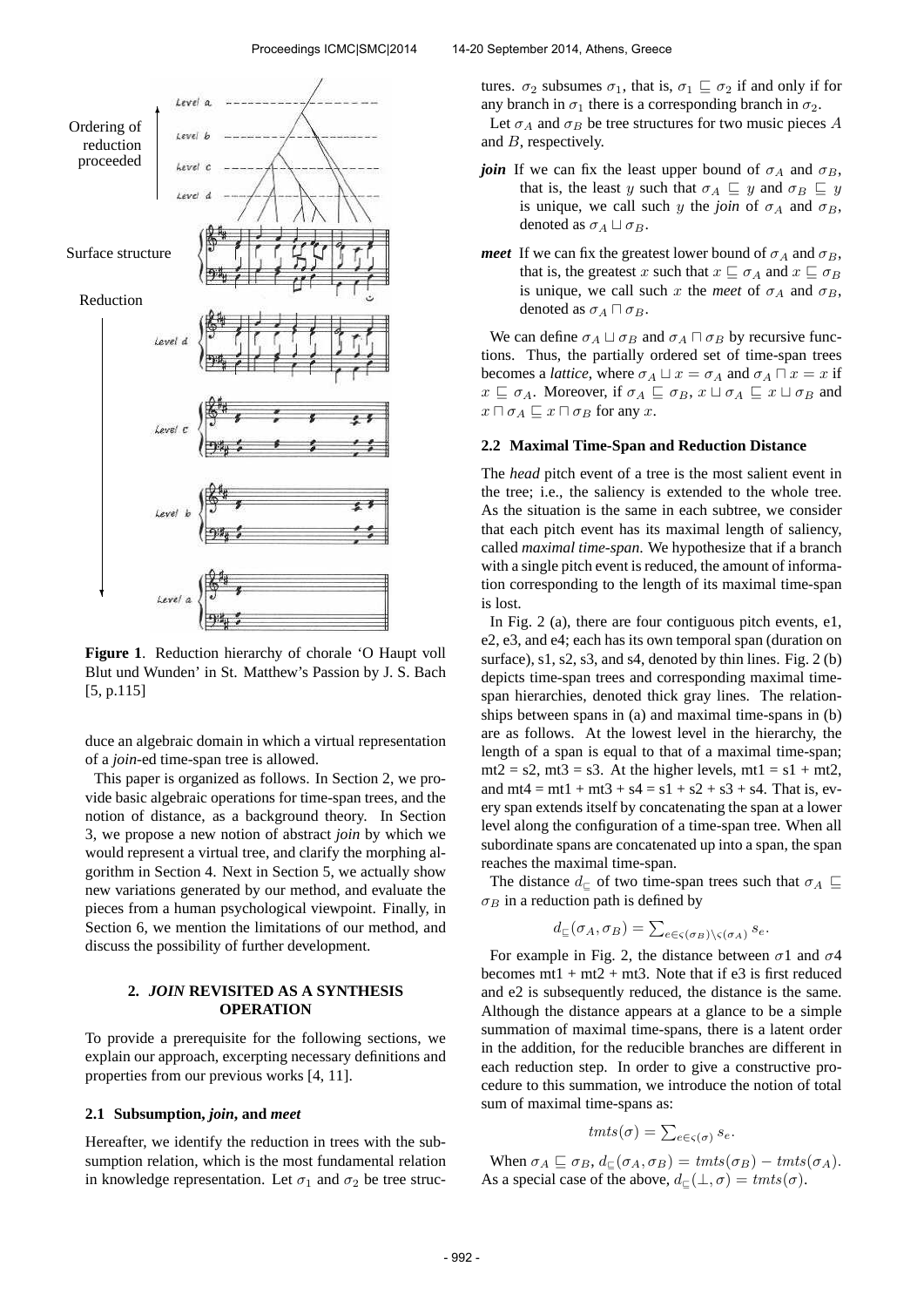

and their spans

**Figure 2**. Reduction of time-span tree and maximal time-span hierarchy; thick gray lines denote maximal time-spans while thin ones denote pitch durations.

#### **2.3 Requirement on Distance**

As there is a reduction path between  $\sigma_A \Box \sigma_B$  and  $\sigma_A \Box \sigma_B$ , and  $\sigma_A \sqcap \sigma_B \sqsubseteq \sigma_A \sqcup \sigma_B$ ,  $d_{\sqsubset}(\sigma_A \sqcap \sigma_B, \sigma_A \sqcup \sigma_B)$  is unique. Here let us define two distance metrics.

$$
d_{\square}(\sigma_A, \sigma_B) \equiv d_{\square}(\sigma_A \sqcap \sigma_B, \sigma_A) + d_{\square}(\sigma_A \sqcap \sigma_B, \sigma_B)
$$
  

$$
d_{\square}(\sigma_A, \sigma_B) \equiv d_{\square}(\sigma_A, \sigma_A \sqcup \sigma_B) + d_{\square}(\sigma_B, \sigma_A \sqcup \sigma_B)
$$

We immediately obtain  $d_{\Box}(\sigma_A, \sigma_B) = d_{\Box}(\sigma_A, \sigma_B)$  by the uniqueness of reduction distance.

Hereafter, we omit  $\{\Box, \Box\}$  from  $d_{\{\Box, \Box\}}$ , simply expressing it as 'd'. Here,  $d(\sigma_A, \sigma_B)$  is unique among the shortest paths between  $\sigma_A$  and  $\sigma_B$ . Finally, we obtain

$$
d(\sigma_A, \sigma_B) + d(\sigma_B, \sigma_C) \ge d(\sigma_A, \sigma_C),
$$

which is the triangle inequality. For more details on the theoretical background, see [11].

### **2.4 Framework for Music Synthesis**

To synthesize a new piece of music, one may plan to use *meet* to reduce and *join* to increase the number of pitch events from two concrete music scores. In actual fact, *meet* mostly works well, while the result of *join* is, however, often not obvious as two or more pitch events may occupy the same position on a score in a conflicting way. Therefore we propose to provide a virtual *join* representation, not for concrete music score, but for time-span trees, to apply it to the morphing, as described in the following section.

Here, we state that the time-span tree representation should be strictly distinguished from the actual music represented on scores (Figure 3). The left-hand image in Figure 3 refers to the algebraic domain which we mentioned in preceding subsections. On the contrary, the right-hand side of the figure refers to the domain of actual music. To go from a tree representation to a concrete music score, we need another process of *music rendering*, which is independent of the process of analysis from music scores to trees [1]. At the same time, however, this implies that we do not need to concern ourselves with the actual image of music in these algebraic operations.

Instead of an algebraic lattice where *meet* and *join* exist uniquely, we need to specify the requirements for the tree representation of *join*; we should summarize this as follows:



**Figure 3**. The Proposed Framework For Music Synthesis

**Absorption Law**  $(\sigma_A \sqcup \sigma_B) \sqcap \sigma_A = \sigma_A$  and  $(\sigma_A \sqcap \sigma_B) \sqcup$  $\sigma_A = \sigma_A$ .

**Parallelism of distance**  $d_{\Box}(\sigma_A, \sigma_B) = d_{\Box}(\sigma_A, \sigma_B)$ 

We can easily confirm that these two conditions ensure the uniqueness of *join*.

#### **3. REPRESENTATION OF TIME-SPAN TREE**

In this and the following sections, we present new contributions of the paper.

Thus far, *join* and *meet* have only been applicable to unifiable pairs of trees, in the sense of branch configuration. If we could amend the definitions of these, preserving the two requirements mentioned in Section 2.4, the applicability would be greatly improved. If we could provide the *join* and *meet* operations satisfying the absortption law and the parallelism of distance in the previous section, the applicability of the operations would greatly increase, and we could design more varieties of musical application. Thus, we propose a new time-span tree representation and improved *join* and *meet* operations for it.

#### **3.1 Ternary Branching Representation**

In Section 3, we have proposed the framework in which a time-span tree is distinguished from a written score. Now, disregarding *join* of two melodies on a score, we introduce a ternary-branching tree, which represents the superimposition of the left-branching and right-branching binary trees. A new representation for a time-span tree is introduced, shown in BNF as follows:

$$
\begin{array}{rcl}\n\langle n \rangle & ::= & p \mid c(\langle n \rangle, \langle t \rangle, \langle t \rangle) \\
\langle t \rangle & ::= & \perp \mid p \mid c(\langle n \rangle, \langle t \rangle, \langle t \rangle)\n\end{array}
$$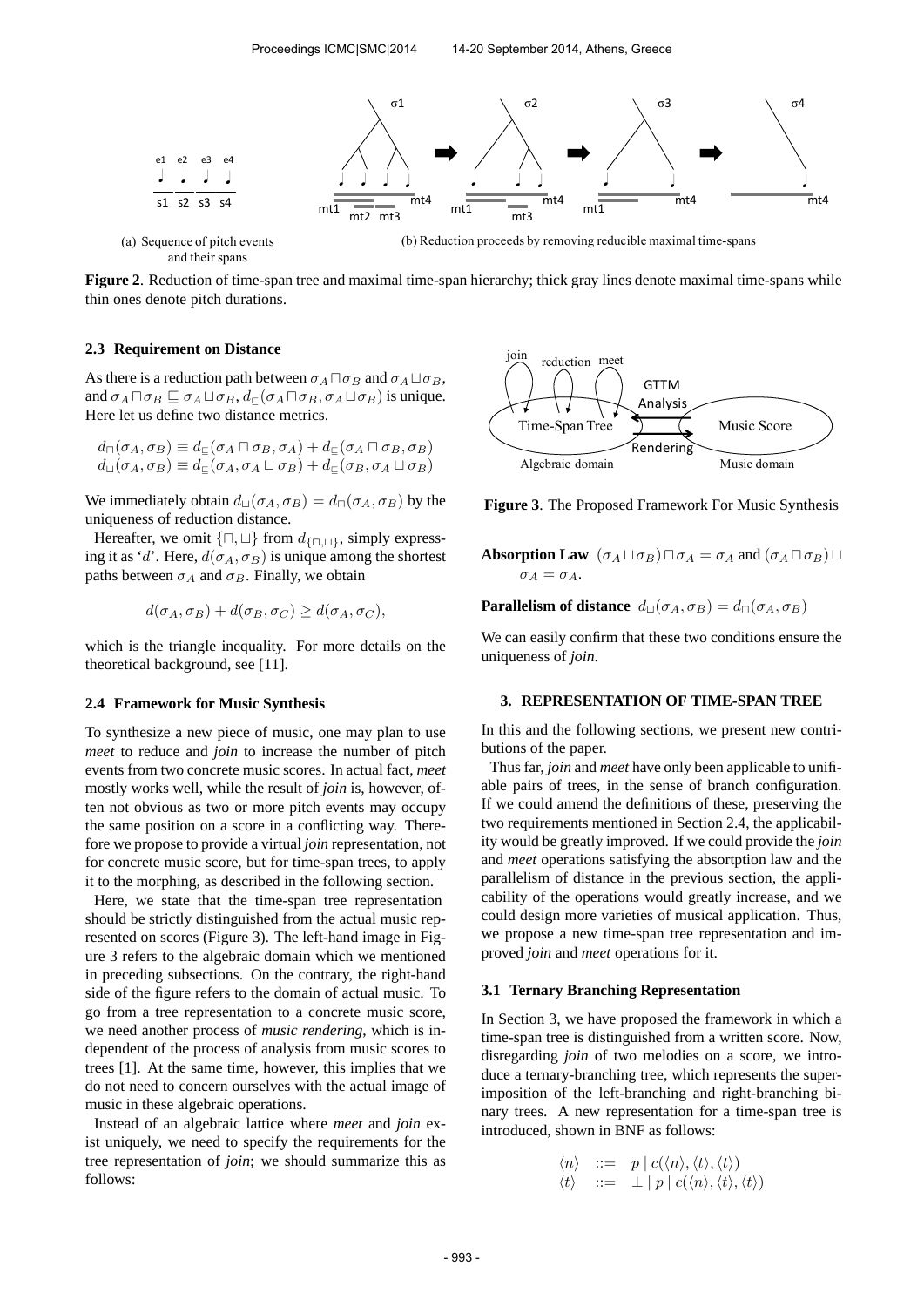

**Figure 4**. Three Node Forms in Novel Representation of Time-Span Tree

Symbol p means a pitch event as a terminal symbol, and  $\perp$ the bottom which means the identify element for the *join* operation. Pitch event  $p$  contains the information of pitch, maximal time span, and correspoding note on a score.  $\langle n \rangle$ and  $\langle t \rangle$  stand for a time-span tree;  $\langle t \rangle$  can be  $\perp$ , while  $\langle n \rangle$ is not.  $\perp$  may occur only at the second or third place, not at the first. Term  $c(\langle n \rangle, \langle t \rangle, \langle t \rangle)$  represents a node of a timespan tree; the first place of the term  $\langle n \rangle$  represents a primary branch, the second place (first  $\langle t \rangle$ ) a secondary left branch, and the third place (second  $\langle t \rangle$ ) a secondary right branch (Fig. 4).

The idea here is that node  $c(\langle n \rangle, \langle t \rangle, \langle t \rangle)$  may be synthesized by the joining of unmatched-branching trees and joining with fully-instantiated tree  $c(\langle n \rangle, \langle t \rangle, \langle t \rangle)$ . The new tree representation enables the *join* operation to yield a proper result for those cases which have thus far not been unifiable. The joining of unmatched-branching trees comprises cases such as  $\text{join}(c(\langle n \rangle, \langle t \rangle, \bot), c(\langle n \rangle, \bot, \langle t \rangle))$  (the upper part of Fig. 5) and  $\text{join}(c(\langle n \rangle, \langle t \rangle, \langle t \rangle), c(\langle n \rangle, \bot, \bot))$ ; joining with fully-instantiated tree  $c(\langle n \rangle, \langle t \rangle, \langle t \rangle)$  comprises cases such as  $\text{join}(c(\langle n \rangle, \langle t \rangle, \langle t \rangle), c(\langle n \rangle, \langle t \rangle))$ and  $\text{join}(c(\langle n \rangle, \langle t \rangle, \langle t \rangle), c(\langle n \rangle, \bot, \langle t \rangle))$ . Simply, the *join* 



**Figure 5**. *Join* and *Meet* of Unmatched-Branching Trees

operation recursively computes the argument-wise *join*. The ternary branching representation can be regarded as the superposition, abstracting the distinction of left-/right- branching, of a binary tree, not as a node having three branches.

Moreover, the lower part of Fig. 5 shows the calculation of *meet* in one of the formerly-nonviable cases. Similarly, the *meet* operation recursively computes the argument-wise *meet*. Thus, in this case, the *meet* operation takes into account only the primary branches, ignoring secondary branches, which is equivalent to the treatment in the previous research [4].

Note that the ternary-branching tree representation introduced here is distinguished from a ternary branching timespan tree which may occur in ternary meter  $2$ . The ternarybranching appears only when we calculate *join* operation tentatively. There is still the necessary condition that we are able to calculate the *join* operation, which is a joined maximal time-span being concatenated, otherwise the result is undefined. Let  $[b, e]$  be a time-span beginning at b and ending at e; we may assume the *join* of [1, 3] and [2, 4] would be the connected interval of  $[1, 4]$  while that of  $[1, 2]$ and [3, 4] would remain as two separated intervals. Incidentally, the *meet* of  $[1, 3]$  and  $[2, 4]$  is  $[2, 3]$ , and that of [1, 2] and [3, 4] is undefined, not as  $\perp$ .

### **3.2 Theoretical Properties**

To introduce the proper *join*, we assume some useful concepts of the time-span tree beforehand.

**Definition 1 (Structural Equivalence)** *Given a node* c *in a time-span tree representation,*

$$
c(p, \perp, \perp) \equiv p
$$

*where p is atomic, either a pitch event or* ⊥

It follows that  $\perp$  is equivalent to  $c(\perp, \perp, \perp)$ ,  $c(c(\perp, \perp, \perp), \perp, \perp), c(\perp, c(\perp, \perp, \perp), \perp)$ , and so on. As a result, there are an infinite number of such trees equivalent to  $\perp$ . For example in the lower part of Fig. 5, let t be a tree, then  $c(t, \perp, \perp)$  cannot be rewritten to t if t is not atomic. Suppose  $p_i$  means a pitch event, then  $c(c(p_1, \perp, \perp), \perp, p_2)$ can be rewritten to  $c(p_1, \perp, p_2)$ .

As we have extended the new representation of time-span tree with ternery branching node  $c$  and the structural equivalence rule, we can similarly extend all the definitions on reduction path, reduction distance, total maximal time-span, and the lemmas on uniqueness of reduction distance that we have developed in Sections 2.1, 2.2 and 2.3. Finally, we can prove the theorem on triangle inequality of distance with the new representation of time-span tree, although we would like to omit the details of the definitions and the proofs of the lemma and the theorem.

We show an example in which given two pieces, the *join* and *meet* are calculated (Fig. 6). The two pieces are taken from the Mozart's variations K.265/300e '*Ah, vous diraije, maman*', the variations No.2 and No.5. Actually, in the process of calculating the *join* and *meet* operations of

<sup>&</sup>lt;sup>2</sup> Since GTTM restricts a time-span tree to a binary tree, a ternary branching time-span tree is not allowed [5, pp.326-330].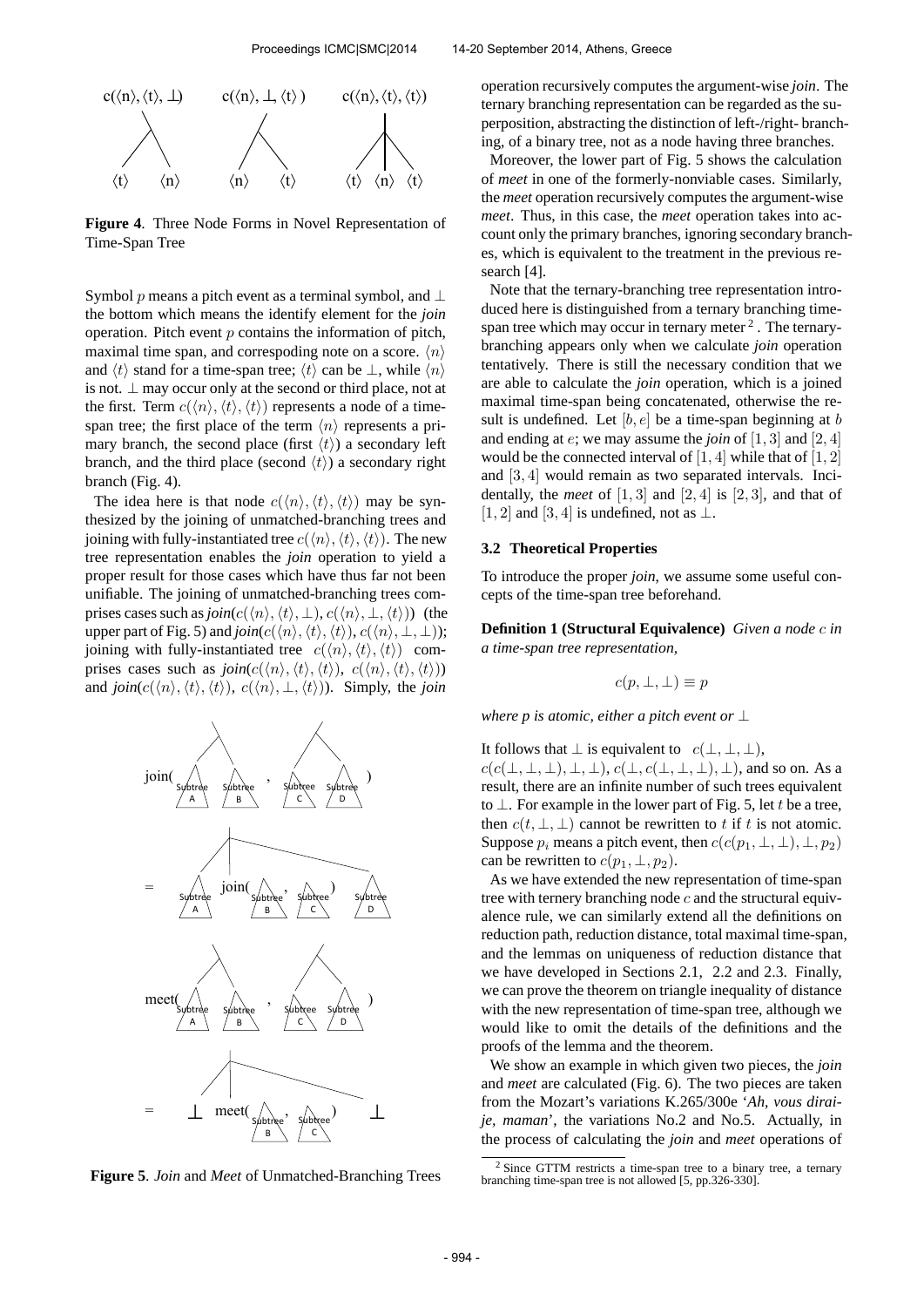

**Figure 6**. Parallelogram Composed of Variations No.2 and No5, *join* and *meet*. The values in the parentheses are total maximal time-spans.

these two time-span trees, *join* and *meet* of unmatchedbranching ones occur nine times, respectively, and the distances via *join* and *meet*,  $d_{\square}$  and  $d_{\square}$ , are the same. The value in the parenthesis shows the total maximal time-span of each time-span tree; according to the definition of distance, we obtain  $d_{\Box} = (822 - 744) + (822 - 654) = 246$ and  $d_{\square} = (744 - 576) + (654 - 576) = 246$ . Notice that the four time-span trees form a parallelogram because the lengths of the opposite sides are equal respectively. Then, we have confirmed the lemma on uniquness of reduction distance in the proposed framework.

# **4. MORPHING ALGORITHM**

Morphing is an algorithm to find an intermediate graphical image, given two images. We provide a similar methodology to compose an intermediate piece of music, given two music pieces; especially given two existing variations with a common theme as in the paper [4]. Let  $\sigma_A$  and  $\sigma_B$  be two pieces of music, and  $\sigma_C$  be an expected result of morphing; we require that  $\sigma_C$  should reside at an internally dividing point of  $\sigma_A$  and  $\sigma_B$  by N: M. The ratio M: N means the one in terms of the total sum of maximal timespans (denoted as  $t m t s$  in Section 2.2). Notice that there are infinitely many  $\sigma_C$ 's such that the ratio of the distance between  $\sigma_A$  and  $\sigma_C$  to that between  $\sigma_C$  and  $\sigma_B$  is  $M: N$ because  $\sigma_C$  resides on so-called Apollonian circles. Thus, we should restrict  $\sigma_C$  to the one that resides at the shortest distances from  $\sigma_A$  and  $\sigma_B$ , respectively.

Our morphing algorithm is shown in Fig. 7, consisting of:

- 1. Find such a reduction  $\alpha$  of  $\sigma_A$  that divides  $\sigma_A$  and *meet*( $\sigma_A$ ,  $\sigma_B$ ) by the ratio of N: M in terms of the given distance.
- 2. Find such a reduction  $\beta$  of  $\sigma_B$  that divides  $\sigma_B$  and *meet*( $\sigma_A$ ,  $\sigma_B$ ) with the ratio of M: N.
- 3. *join*  $\alpha$  and  $\beta$ .

We see that four time-span trees  $\alpha$ ,  $\beta$ , *meet*( $\sigma$ <sub>A</sub>,  $\sigma$ <sub>B</sub>), and  $join(\alpha, \beta)$  also form a parallelogram as in Fig. 6. Apparently, in terms of the distance between  $\sigma_A$  and  $\sigma_B$ , we have  $d(\sigma_A, \sigma_B) = d(\sigma_A, \text{join}(\alpha, \beta)) + d(\text{join}(\alpha, \beta), \sigma_B)$ .



**Figure 7**. Morphing Algorithm

Moreover,  $\text{tmts}(\sigma_A) \leq \text{tmts}(join(\sigma_A, \sigma_B)) \leq \text{tmts}(\sigma_B)$ holds if  $tmts(\sigma_A) \leq tmts(\sigma_B)$ .

We mention three points in implementing the morphing algorithm. The first is related to the fact that our current framework disregards matching of pitch events; the reduction operation takes only the information of the configuration of time-spans. Although we omit the technical details, for obtaining the appropriate values of  $\alpha$  and  $\beta$ , we prefer to avoid the ratio  $N: M$  near to  $1:0$  or  $0:1$ .

The second is related to rendering of the fully-instantiated node  $c(\langle n \rangle, \langle t \rangle, \langle t \rangle)$ , which can be regarded as the superimposition of the differently-branching nodes of two binary trees, not as a node having three branches. In the current implementation, a fully-instantiated node is simply rendered as a chord of two notes, that is, sounding both at the same time. Otherwise, for instance, it could be rendered as a transformation of the superimposed timespans<sup>3</sup>.

The third is rendering itself. In the present rendering algorthm, a maximal time-span is basically considered as a line segment in a piano roll score, and the time-spans at a lower level (closer to leaves) overwrites those at a higher level. Thus, it may occur that the entirety of the maximal time-span is overwritten by the lower-level pitch events; that is, even though a pitch event is quite salient, that pitch event may become inaudible, or its duration assigned on a real score may be very short.

<sup>&</sup>lt;sup>3</sup> It is like a transformation head [5, p.155].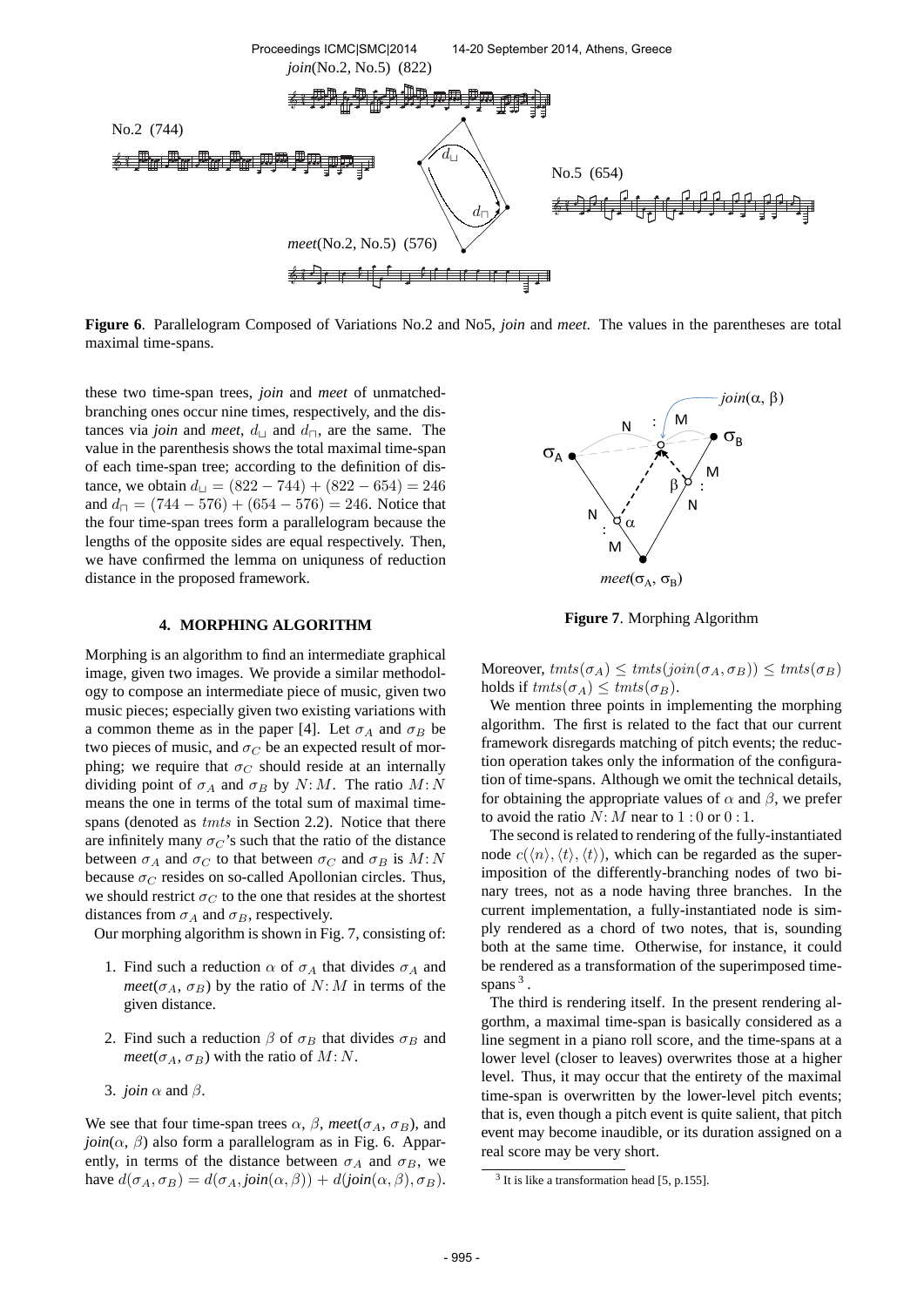

**Figure 8**. Variations No.1, No2, and No.5, and morphed melodies between them

## **5. EXPERIMENT AND RESULTS**

The morphing algorithm is implemented in SWI-Prolog [10]. The set piece is Mozart's variations K.265/300e '*Ah, vous dirai-je, maman*'. The piece consists of the famous theme and twelve variations of it. In our experiment, we take variations No.1, 2, and 5 as the sources for morphing, and excerpt the first eight bars (Fig. 8). We have chosen these three variations because for every pair of these two we can calculate the result of *join*, that is, joined maximal time-spans are all concatenated. To make comparison easy, the morphed melodies generated by the improved algorithm are shown between the variations. For example, in the figure, "No.2&No5" means the morphed melody at the midpoint of variations No.2 and 5.

For the similarity assessment of the morphed melodies by human listeners, six university students (2 females and 4 males) participated in our study, four of whom have experience of playing music instruments for five years or more. We use the method similar to the previous research[4]. An examinee listens to all pairs  $\langle m_1, m_2 \rangle$  in random order without duplication, where  $m_{\{1,2\}}$  is either variations No.1, No.2, No.5 and the morphed melodies between them, such as No.1&No.2. Every time he/she listens to it, he/she is asked "how similar is  $m_1$  to  $m_2$ ?", and rates it using one of following five grades: quite similar  $= 2$ , similar  $= 1$ , neutral = 0, not similar =  $-1$ , and quite different =  $-2$ . At the very beginning, for cancelling the cold start bias, every examinee hears the theme and twelve variations (eight bars long) without rating them. In addition, when an examinee listens to and rates pair  $\langle m_1, m_2 \rangle$ , he/she should try the same pair later to avoid the order effect. Finally, the average ratings of each examinee are calculated and then the average for all the examinees is determined.

The experimental results are obtained in the distance-ma-



**Figure 9**. Relative Distance Among Variations and Morphed Melodies According to the Impression of Human Listeners

trix between variations No.1, No.2, No.5 and the morphed melodies between them at first. Since it is difficult to examine the results as they are, we employ multidimensional scaling (MDS) [12] to visualize the results (Fig. 9). To explain briefly, MDS plots items on a coordinate plane so that the more similar items are, the closer they are.

In terms of Nos. 1 and 2 pair and Nos. 1 and 5 pair, the morphed melodies are plotted at the midpoint of their source variations almost as expected. In contrast, the position of No.2&No.5 is problematic. As can be seen in Fig. 8, No.2&No.5 is the internally dividing point of No.2 and No.5 by 1: 1, and the number of notes of No.2&No.5 is approximately the average of No.2 and No.5. However, No.2&No.5 is almost entirely made of eighth notes, and as the result of *join*, many of the notes which have the same pitch or which sound at the same time. Consequently, it can be thought that the human impression of No.2&No.5 is closer to that of No.5.

#### **6. CONCLUSIONS**

In this paper, we have proposed the time-span tree representation and the *join* operation, applied to two time-span trees. In general, the result of the *join* operation on two arbitrary input pieces of music is not obvious. That is, it is not straightforward to construct the valid *join* satisfying the basic properties such as the absorption law that is consistent with the notion of reduction provided by GTTM. We explained that we strictly distinguished the tree representation from the actual music represented on scores. By use of the *join* and *meet* operations, we implemented an automatic morphing system in Prolog, and composed virtual variations of K.265/300e by Wolfgang Amadeus Mozart from existing variations. Since the distance between time-span trees defined in the paper satisfies the properties desired for morphing, we can identify the internal dividing point of time-span trees  $\sigma_A$  and  $\sigma_B$  by N : M as if we draw a figure using a triangle ruler and a compass (Fig. 7). We have evaluated these synthesized variations according to the impression of human listeners, and